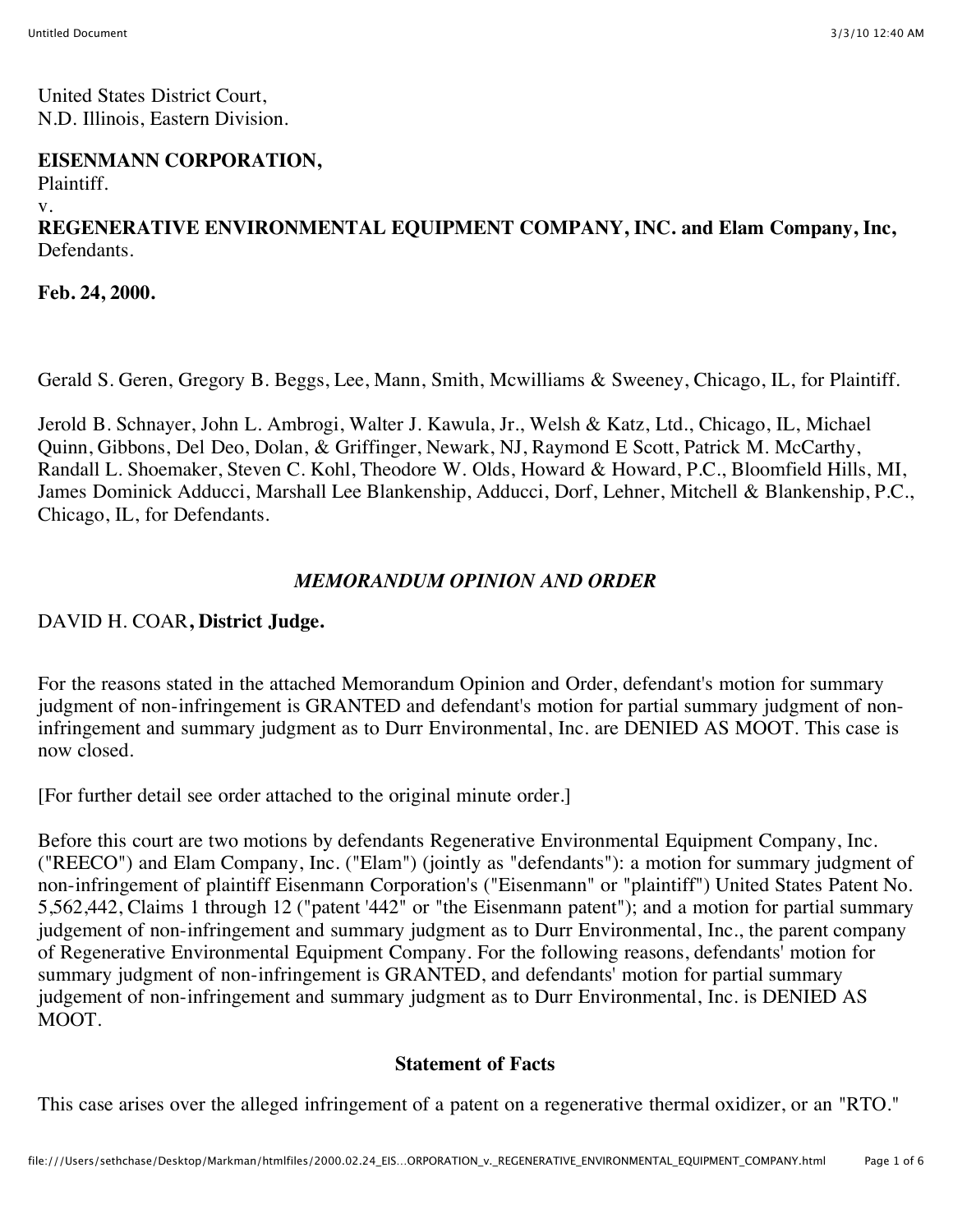RTO's are systems that treat contaminated air from industrial processes. (Dft.'s Ex. A). An RTO is constructed with several parts: an inlet valve, an outlet valve, and a purge valve, all which rotate around a central axis to create a rotary valve; a series of vertical heat exchangers; and a combustion chamber. Contaminated air comes up through the inlet, passes through the rotary valve, and up to the vertical heat exchangers above, where the heat burns the contaminants out of the air. The air then passes from the heat exchanger to the combustion chamber and is blasted with additional heat in order to burn off the remaining contaminants. The clean air then passes out of the combustion chamber, downward to another vertical heat exchanger, where the clean hot air is passed outward through the rotary valve and through the outlet valve.

Since the contaminants must be burned off, the clean air becomes extremely hot during the cleaning process, and the vertical heat exchanger absorbs a significant portion of this heat. Periodically, these heat exchangers are switched from "outlet mode" to "inlet mode," and since they are still hot, they can pre-heat the incoming contaminated air on its way to the combustion chamber. In this way, the heat used to decontaminate the air may be "recycled" or "regenerated," which makes the process less expensive.

The part of the RTO mechanism that this case focuses upon is the rotary valve. Claim 1 of the Eisenmann patent, an independent claim, FN1 is for "an incoming gas distribution surface which is angularly positioned relative the axis of rotation for directing incoming gas in said plenum to the center section." (Dft.'s Ex. A). In layperson's terms, this is the part of the rotary valve that pushes or guides the air up into the vertical heat exchangers. Eisenmann claims that the defendants' valve structure, which creates a 90-degree angle, violates their patent, while the defendants argue that the Eisenmann patent is specific to an "angular" structure as defined by the prosecution history, and thus the two perpendicular pieces in the defendants' structure does not violate the Eisenmann patent.

FN1. Claims 1, 10, 11, and 12 are "independent" patent claims. Therefore, if these independent patent claims are not infringed, then the dependent patent claims 2-9, which relate back to the independent claim 1, cannot be infringed. (Dft's 12(M) Stmt. para. 5).

## *The Eisenmann Patent*

The Eisenmann patent discloses and claims features of a rotary valve of an RTO, with vertical heat exchangers below a combustion chamber. (Dft's 12(M) Stmt. para. 6). At various points throughout the patent, a description is given of a "gas distribution surface" that is positioned at an angle relative to the rotational axis of the rotary valve. FN2 (Dft's 12(M) Stmt. para.para. 6, 7, 8). This angular plate, or "gas distribution surface," is contained in and required by each of the independent claims 1, 10, 11, and 12. FN3 (Dft's 12(M) Stmt. para. 9). While the gas distribution surface, or plate 22, is always described in the patent as "angular" to the rotational axis, surrounding parts (such as the cylindrically shaped body 54, the disk-like distribution plate 56, or the housing part 5) are always pictured or described as perpendicular to the rotational axis. (Dft's 12(M) Stmt. para. 10).

FN2. For example, in the description of the preferred embodiment, at column 2, lines 55-58, the patent states, "The incoming gas fills the plenum and flows to a centrally-positioned rotary distributor 20 generally and is deflected by the angular plate 22 to the center section 26." Column 4, lines 3-6 state, "Incoming gas enters the inlet 12, fills the lower section 18, surrounds the rotary distributor 20 and is deflected by plate 22 through the grate 50 to the center section." Finally, column 4, lines 16-19 state, "The distributor plate is mounted to the rotor body 54 in a *particular orientation.* The incoming gas aperture 74 is aligned with the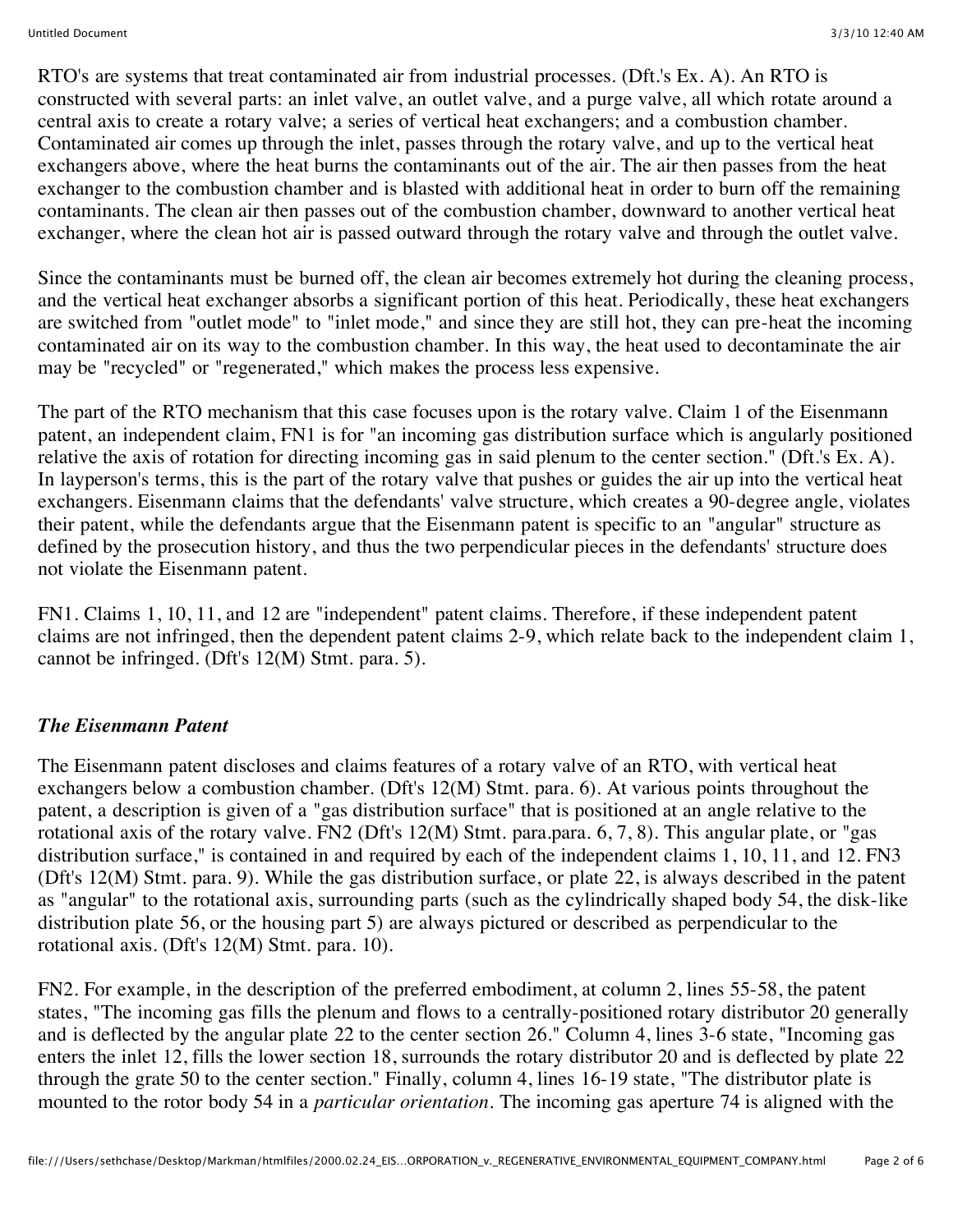deflection plate 22 so gas does not flow through the rotary distributer but is deflected off plate 22." (emphasis added) (Dft's 12(M) Stmt. para. 7; Dft's Ex. A). Plate 22 is pictured in the patent on a slope, at an approximately 45 degree angle. (Dft's Ex. A).

FN3. The language in each of those claims states, "... said rotary distributor having a substantially vertical axis of rotation and defining: an incoming gas distribution surface which is angularly positioned relative to the axis of rotation for directing incoming gas in said plenum to the center section ..." (Dft's Ex. A).

When Eisenmann originally filed for this patent, none of the independent claims and only one dependent claim (Claim 4) included the angular surface for deflecting incoming gas. (Dft's 12(M) Stmt. para. 11). The Patent Examiner rejected these original patent claims and found that all of the limitations in Eisenmann's application were shown in a previously approved United States Patent No. 5,016,547 (the "Thomason patent"). In particular, the Patent Examiner found:

With regard to the limitations recited in Claim 4, Thomason discloses an angular surfaces  $(82, 84, 86, 88)$ for deflecting incoming gas. The angular surfaces disclosed by Thomason appear to be 90 degrees with respect to the horizontal.

(Dft's 12(M) Stmt. para. 12).

In response to the Patent Examiner's finding, Eisenmann canceled all of its original patent claims and filed an amendment that replaced the original 11 claims with 12 new claims. (Dft's 12(M) Stmt. para. 14). The difference between the new and the old claims was language of the "angular" gas distribution surface that was angled "relative the axis of rotation." Each of the claims specifically states that the "axis of rotation" is the vertical axis of rotation of the rotary valve. (Dft's 12(M) Stmt. para. 15). In the "Remarks" section of these amendments, Eisenmann argued the differences between their patent application and the Thomason patent. For example, after discussing the Thomason patent, Eisenmann argues:

While the applicant's system is also for cleansing treating polluted gas the structure and method of accomplishing the results (as claimed) is quite different, not anticipated, not obvious and not suggested by the references. Specifically, in the Applicant's system ... (b) the rotary distributer communicates with incoming gas in the plenum and transmits the gas to the center section via the angular distribution surface ...

(Dft's 12(M) Stmt. para. 16e).

## *The REECO System*

The REECO System has the features of a rotary valve, vertical heat exchangers, and a combustion chamber, that are contained in all RTO systems. However, while the Eisenmann system has the angular gas distribution surface, the REECO system's distribution surface is perpendicular to the rotational axis of the rotary valve. (Dft's 12(M) Stmt. para. 18). Originally, REECO had designed this distribution surface to have a conical shape, similar to the angular surface in the Eisenmann patent. (Dft's 12(M) Stmt. para. 23). However, once the Eisenmann patent was issued, the attorney for REECO obtained a copy of the prosecution history for the Eisenmann patent and directed a "design around" which eliminated the conical surface. (Dft's 12(M) Stmt. para. 24).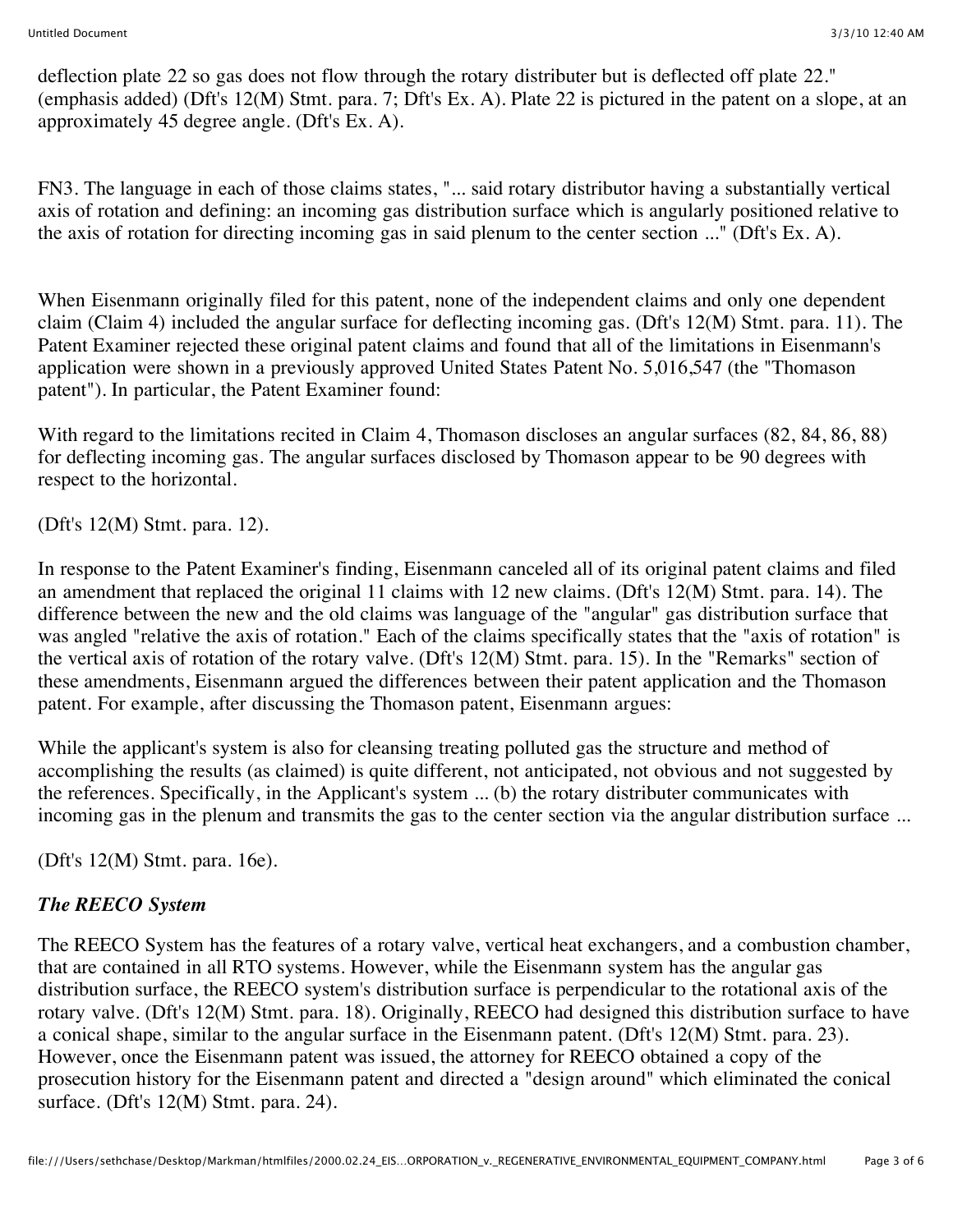In December of 1997, prior to the commencement of this case, Gerald Geren ("Geren"), the attorney who prosecuted the Eisenmann patent and who is one of Eisenmann's present counsel, met with Ronald Gould ("Gould"), a patent attorney for Research-Cottrell, Inc., the then parent company of REECO. During the meeting, Geren was shown drawings of the REECO RTO, including the rotary valve in question, to allow him to access whether the design infringed the Eisenmann patent. At the meeting, Geren stated that the REECO RTO did not "literally infringe" the Eisenmann patent because REECO had eliminated the incoming gas distribution surface which is angularly positioned relative to the axis of rotation. Geren said he would advise Eisenmann that the REECO RTO did not literally infringe the claims of the Eisenmann patent. (Dft's 12(M) Stmt. para. 25).

#### **Standard for Summary Judgment**

Summary judgment is proper "if the pleadings, depositions, answers to interrogatories and admissions on file, together with the affidavits, if any, show that there is no genuine issue as to any material fact and that the moving party is entitled to a judgment as a matter if law." Fed.R.Civ.P. 56(c); Cox v. Acme Health Serv., Inc., 55 F.3d 1304, 1308 (7th Cir.1995). A genuine issue of material fact exists for trial when, after viewing the record and all reasonable inferences drawn from it in a light most favorable to the non-movant, a reasonable jury could return a verdict for the non-movant. Anderson v. Liberty Lobby, Inc., 477 U.S. 242, 248, 106 S.Ct. 2505, 91 L.Ed.2d 202 (1986); Hedberg v. Indiana Bell Tel. Co., 47 F.3d 928, 931 (7th Cir.1995). The party moving for summary judgment bears the initial burden of demonstrating that there is no genuine issue of material fact. Celotex Corp. v. Catrett, 477 U.S. 317, 323, 106 S.Ct. 2548, 91 L.Ed.2d 265 (1986); Hedberg, 47 F.3d at 931. If this burden is met by the movant, the non-movant must then set forth specific facts to show that there is a genuine issue for trial. Fed.R.Civ.P. 56(e); Celotex, 477 U .S. at 324. In deciding a motion for summary judgment, the court must read the facts in a light most favorable to the nonmovant. Cuddington v. Northern Ind. Public Serv. Co., 33 F.3d 813, 815 (7th Cir.1994). However, Rule 56(c) mandates the entry of summary judgment against a party "who fails to make a showing sufficient to establish the existence of an element essential to that party's case, and in which that party will bear the burden of proof at trial ." Celotex, 477 U.S. at 322. A scintilla of evidence in support of the non-movant's position is not sufficient to oppose successfully a summary judgment motion: "there must be evidence on which they jury could reasonably find for the [non-movant]." Anderson, 477 U.S. at 250.

#### **Analysis**

The patent owner has the burden of proving by a preponderance of the evidence that the asserted claims are infringed. S.R.I. International v. Matsushita Electric Corp. of America, 775 F.2d 1107, 1123 (Fed.Cir.1985). The first step in that process is to construe the claims. Locite Corp. v. Ultraseal, Ltd., 781 F.2d 861, 866 (Fed.Cir.1985). Claim interpretation is a question of law. Markman v. Westview Instruments, Inc., 52 F.3d 967, 989 (Fed.Cir.1995), *aff'd,* 517 U.S. 370, 116 S.Ct. 1384, 134 L.Ed.2d 577 (1996). Once the claims have been construed, the next step is to compare them to the accused device and determine if there has been either literal infringement or infringement under the Doctrine of Equivalents. Southwall Tech. Inc. v. Cardinal IG Co., 54 F.3d 1570, 1575 (Fed.Cir.1995).

## *Literal Infringement*

"To establish literal infringement, every limitation set forth in a claim must be found in the accused product, exactly." Southwall Tech., Inc., 54 F.3d at 1575. If the required function is not performed exactly in the accused device, then there is no literal infringement. Pennwalt Corp. v. Durand Wayland, Inc., 833 F.2d 931,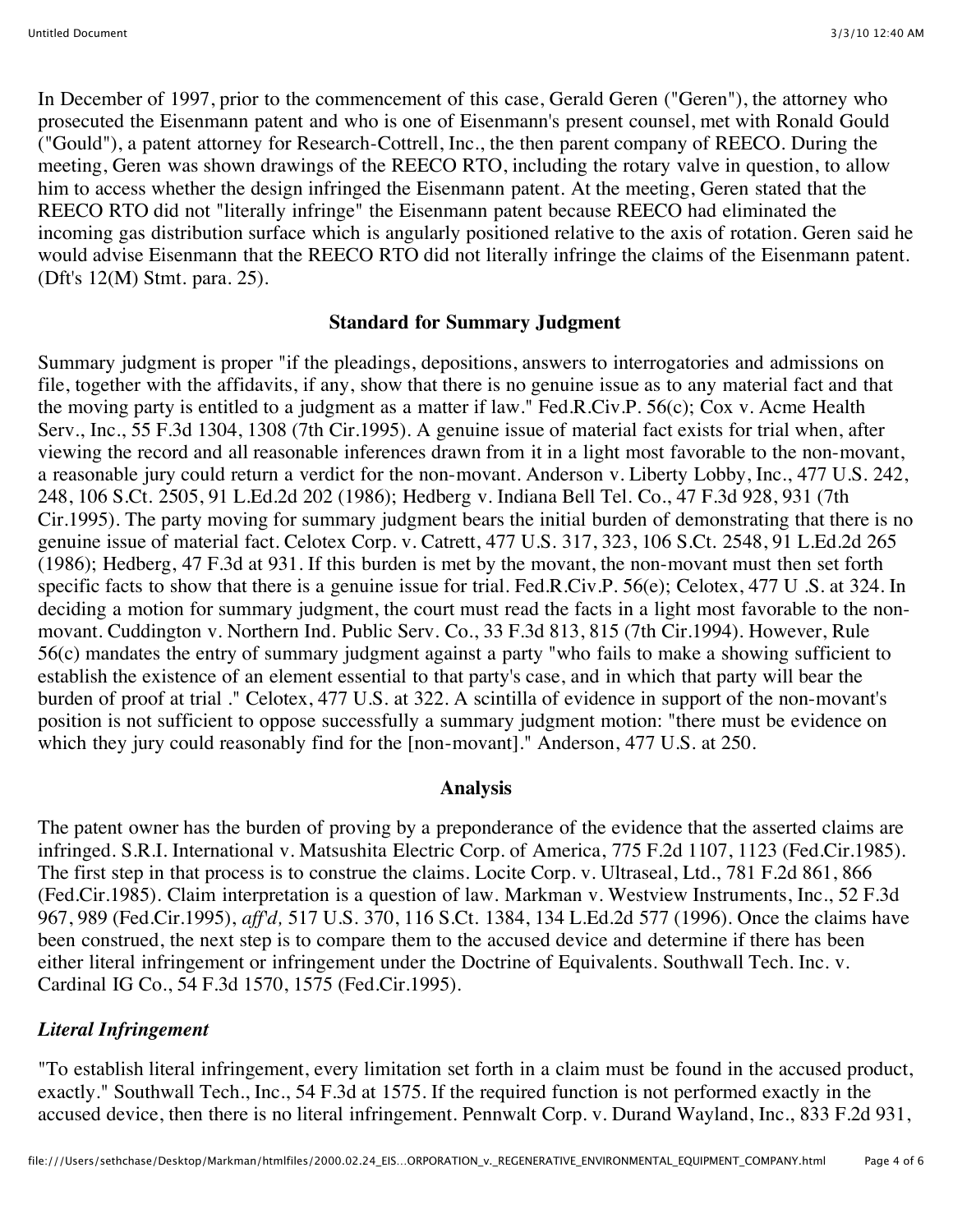## 934 (Fed.Cir.1987).

Eisenmann's claims 1, 10, 11, and 12 clearly state that the incoming gas distribution surface is "angularly positioned relative to the axis of rotation." (Dft.Ex. A). In the REECO RTO system, the gas distribution system is parallel to the rotary axis (labeled "Z" on Dft. Ex. E) and is connected to the rotary axis by a perpendicular surface (labeled "Y" on Dft. Ex. E). (Dft's 12(M) Stmt. para.para. 18, 19). Therefore, the main question is the meaning of the word "angular."

Eisenmann attempts to argue that the court should look to the "normal usage" of the word "angular," and states that the meaning of the word includes ninety degree angles as well as straight lines in the definition. (Pl's Resp., p. 4, citing Webster's English Dictionary). However, as the defendant correctly points out, Eisenmann surrendered the use of the ordinary meaning of the word "angular," for the prosecution history of the Eisenmann patent limits the use of the word. Gentry Gallery, Inc. v. Berkline Corp., 134 F.3d 1473, 1477 (Fed.Cir.1998). In fact, the prosecution history of the Eisenmann patent excludes a vertical surface which is parallel to the axis of the rotation valve, for this limitation was necessary to overcome the original claim rejection by the Patent Examiner. (See Dft's 12(M) Stmt. para.para. 12, 14, 15). If the court allowed the Eisenmann patent to be read as broadly as the plaintiff suggests, then the Eisenmann patent would also include the Thomason patent, the prior art. A claim cannot be construed so broadly as to cover the prior art and remain valid. Harris Corp. v. IXYS Corp., 114 F.3d 1149, 1153 (Fed.Cir.1997); Amhil Enterprises Ltd. v. Wawa, Inc., 81 F.3d 1554, 1562 (Fed.Cir.1996). Therefore, the word "angular" does not include parallel and perpendicular surfaces, and the defendant does not literally infringe Eisenmann's claims 1, 10, 11, and 12.

# *Doctrine of Equivalents*

Under the doctrine of equivalents, infringement is shown by affirmative proof that the accused structure performs "substantially the same function in substantially the same way to achieve the same result" as the patented structure. Graver Tank & Mfg. Co. v. Livide Air Products, 339 U.S. 605, 608, 70 S.Ct. 854, 856, 94 L.Ed. 1097 (1950). However, the Supreme Court somewhat recently stated its concern that the doctrine of equivalents had "taken on a life of its own, unbound by the patent claims." Warner-Jenkinson Co. v. Hilton Davis Chemical Co., 520 U.S. 17, 28-29, 117 S.Ct. 1040, 1048, 137 L.Ed.2d 146 (1997). Therefore, the Supreme Court has read two conceptual limitations into the doctrine of equivalents. First, the text of the claim in question must be closely followed, for "[e]ach element contained in a patent claim is deemed material to defining the scope of the patented invention, and thus the doctrine of equivalents must be applied to individual elements of the claim, not to the invention as a whole." Id., at 29, 117 S.Ct. at 1048. This allows for an inquiry as to whether the accused element matches the "function, ways, and result" of the claimed element, or whether the accused element plays a "substantially different" role than the claimed element. Id. at 40, 117 S.Ct. at 1054. Second, the patent owner "may not use the doctrine of equivalents to recover subject matter that has been surrendered. For example, prosecution history estoppel will exclude for the doctrine of equivalents any subject matter that was, by amendment or argument during prosecution, relinquished." K-2 Corp. v. Salom S.A., 191 F.3d 1356, 1367 (Fed.Cir.1999), citing Warner-Jenkinson, 520 U.S. at 30-31, 117 S.Ct. at 1049 and Litton Sys., Inc. v. Honeywell, Inc., 140 F.3d 1449, 1455 (Fed.Cir.1998).

In the present case, the surfaces within the rotary valve of the REECO RTO (labeled "Y" and "Z" in Dft. Ex. E) plays a substantially different role that the "angular" distribution surface of the Eisenmann RTO. First, REECO relying upon the prosecution history of the Eisenmann patent, purposely designed around the